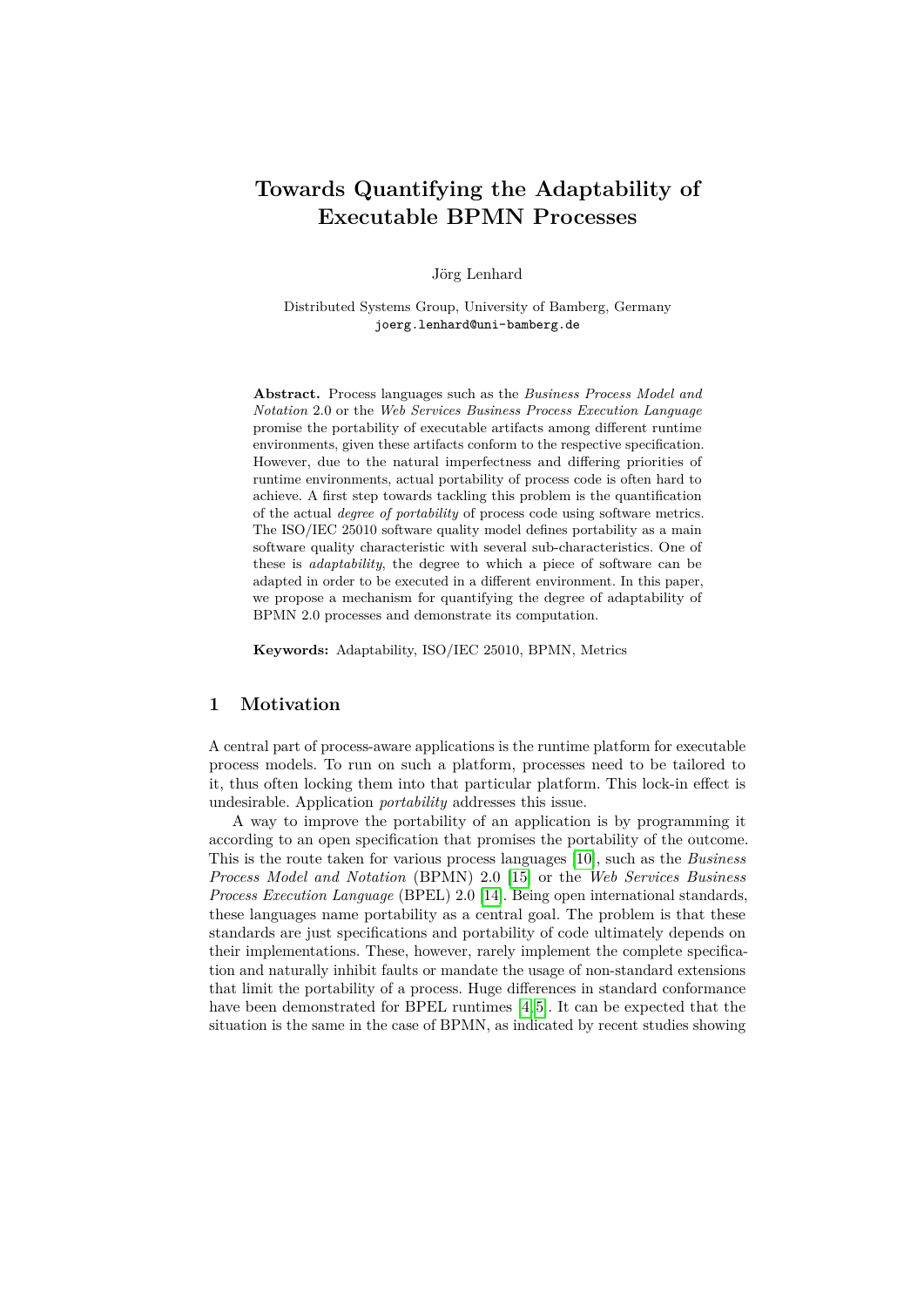compliance issues for its serialization format [\[3\]](#page-7-5). This implies that processes implemented in these languages, despite being conformant to an open international standard, cannot be considered as portable per se.

A first step towards tackling this problem is the ability to quantify it: to be able to compute a degree of portability, or adaptability, for a given process implemented in a particular language using software metrics. This could yield several benefits, as for instance:

- 1. When integrated into a metrics suite, developers could continuously inspect the portability or adaptability of the process during development. This would allow them to get direct feedback for changes they introduce and make them aware of changes that limit portability or adaptability [\[13\]](#page-7-6). Raising their awareness has the potential to result in more portable code.
- 2. When having to port a process, metrics can be used as a basis for decision making. A high degree of portability or adaptability translates to a high likelihood that the process can actually be ported or adapted. In contrast to this, a low degree can support the decision to rewrite the process from scratch for the new platform.
- 3. When selecting one among a set of alternative processes for execution, metrics can serve as a means for quality comparison and ranking the alternatives.

As a basis for such a quantification, the ISO/IEC 25010 software quality model [\[7\]](#page-7-7) can be of help. This new revision of the widely-accepted ISO/IEC 9126 quality model lists portability as a main quality attribute of software, consisting of several sub-attributes: *Adaptability*, *installability*, and *replaceability*. Each of these characteristics should be measurable to compute the degree of portability and it is our goal to build a measurement framework that achieves this for process-aware and service-oriented systems. Since we addressed direct code portability [\[12\]](#page-7-8) and installability [\[11\]](#page-7-9) in previous work, we now try to tackle the quantification of adaptability for this type of software. In this paper, we try to quantify the adaptability of BPMN processes using structural code metrics. To meet this end, we propose a mechanism for computing such metrics and demonstrate its application in a use case. We are trying to compute a quantitative representation of the likelihood that the code of a process can be adapted to a different form that results in the same runtime behavior. We are *not* trying to provide a metric that states if a process can be modified to run on a particular engine.

We have to emphasize that the purpose of this paper is the proposal and description of the mechanism and metrics. Due to this scope and the page limit, we defer the important aspect of the validation of the metrics, for instance in terms of measurement theory [\[2\]](#page-7-10) or construct validity [\[9\]](#page-7-11), to future work.

The remainder of the paper is structured as follows: In the next section, we discuss related notions of adaptability and adaptability metrics. In section [3](#page-3-0) we introduce our approach and explain our proposed metrics. Thereafter, we evaluate the approach by computing the adaptability degree for a use case process. Finally, we draw a conclusion and point to future work.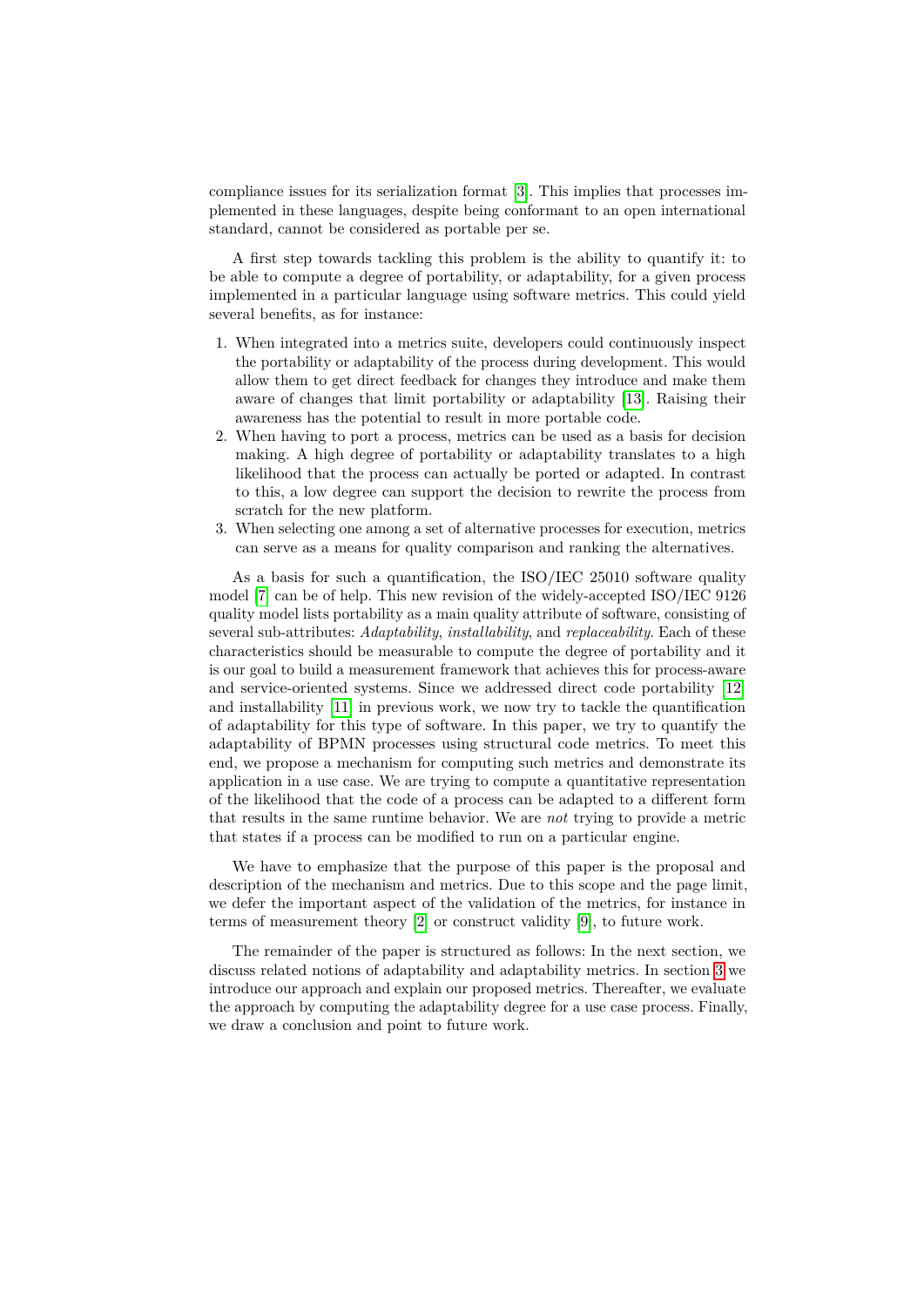## **2 Notions of Adaptability and Related Work**

The ISO/IEC quality model defines adaptability as the "*degree to which a product or system can effectively and efficiently be adapted for different or evolving hardware, software or other operational or usage environments*" [\[7,](#page-7-7) p. 15]. Here, we focus on adaptions to the software environment only. The scenario we have in mind is a required change of a set of processes to a different runtime engine. If the processes cannot be ported directly, they have to be adapted to preserve their executability. This is different to other views of adaptability, as for instance in autonomous systems, where adaptability refers to the ability of the system to automatically cope with changing situations, such as an increased load, at runtime [\[16\]](#page-7-12) or adapter synthesis, where adaptability refers to whether an adapter for a pair of services can be created [\[18\]](#page-7-13).

In this paper, we try to quantify adaptability in an abstract, runtimeindependent fashion. Hence, we base the following metrics on the BPMN specification [\[15\]](#page-7-1) only. Nevertheless, it might be worthwhile to consider actual process runtimes in the computation of adaptability metrics, as for instance done in [\[12\]](#page-7-8), since the adaptability of a particular process to a particular runtime ultimately depends on the runtime to which it should be ported. However, our aim is to allow for the measurement of adaptability already at a point in time, where no new runtime has been selected yet. Still, we plan to evaluate the usage of data on language support in runtimes to see if it can enhance the metrics proposed here.

The metrics for adaptability of the new ISO/IEC quality model [\[8\]](#page-7-14) are not yet publicly available, but will likely be similar to that of previous versions, e.g. [\[6\]](#page-7-15). These metrics are based on counting the number of program functions that seem to be adaptable to different contexts. This number is contrasted with the number of functions that are required to be adaptated in the current situation, which is typically all program functions that need to be available in the new environment after porting. By relating these two numbers, one can obtain the percentage of program functions that can be adapted and thus provide a basic notion of adaptability for the complete program. However, such a measure is very coarse and there is no description of how to actually determine if a function is adaptable or not. Here, we try to provide a mechanism to determine if a program element is adaptable. Other studies that evaluate adaptability [\[1\]](#page-7-16) rely on surveys of stakeholders. Metrics based on human judgment can have limitations in terms of reproducibility and reliability, which is why we aim to provide structural code metrics that can be computed automatically and are reproducible instead.

Such structural metrics do primarily exist for the architectural layer of a software product and not the concrete source code [\[16,](#page-7-12) [17\]](#page-7-17). There, adaptability is first quantified in a binary or weighted fashion for an atomic element of the respective system, such as a component in the software architecture. These element adaptability scores are then subsequently aggregated using different adaptability indices at different layers of abstraction to arrive at a global value of adaptability for the complete software architecture. This way of computing adaptability should also work when looking at code artifacts and not architectural elements of a program. Here, we focus on executable service-based processes and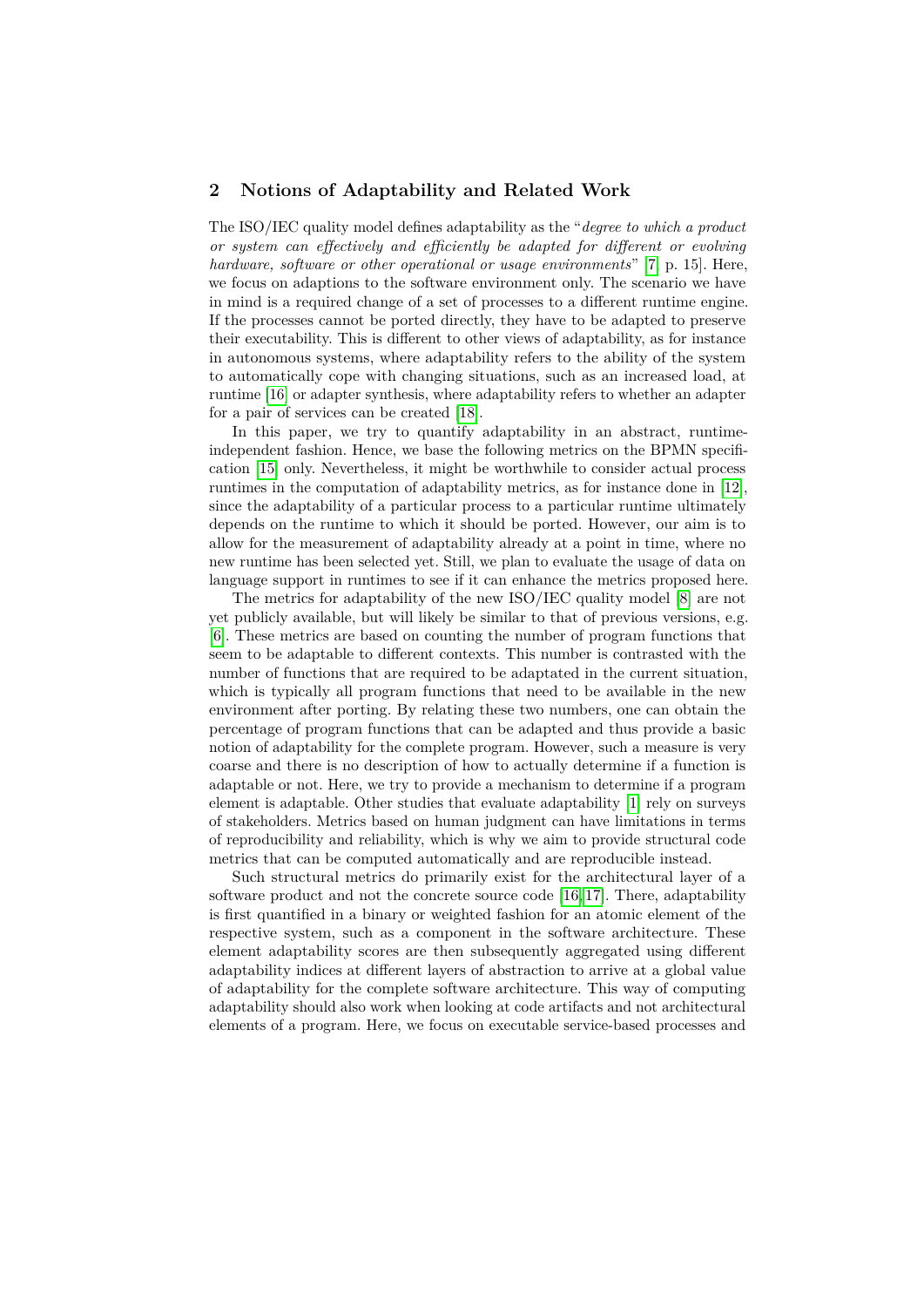try to reproduce the adaptability computation in the above sense. Thus, our idea is to quantify adaptability at the level of an atomic process element, such as an activity, and to aggregate this to a global degree for the complete process.

### <span id="page-3-0"></span>**3 Measuring Structural Adaptability**

In the terms of BPMN, an atomic process element is an activity, task, or gateway. Using the above approach, we need to assign an adaptability score to each of those elements. Our idea is to count the number of alternative representations for the functionality provided by the element that result in the same runtime behavior. In BPMN, there are typically multiple alternatives for each process element that can result in identical process behavior at runtime. The more alternatives exist for a given process element, the easier it is to replace this element with such an alternative, and hence the more adaptable the resulting code actually is.

A simple example for multiple alternative implementations of the same functionality in BPMN is repetitive execution of a task through a *Loop* marker for the task. Any of the following language constructs can be used to define repetitive execution of a task and hence can be used as an alternative to a *Loop* marker:

- 1. A combination of an *Exclusive Gateway* and *Sequence Flows*
- 2. Enclosing the task in a *Loop Sub-Process*
- 3. Enclosing the task in an *Ad-Hoc Sub-Process*
- 4. Enclosing the task in an *Event Sub-Process*

It is likely that a BPMN engine will only support a subset of these options. For instance the Activiti engine[1](#page-3-1) , currently does not support normal *Loop* markers (standardLoopCharacteristics). It does support the combination of *Exclusive Gateways* and *Sequence Flows*, as well as *Event Sub-Processes*, but no *Loop* or *Ad-Hoc Sub-Processes*. Given a process with a task that uses a *Loop* marker needs to be ported to the Activiti engine, the code needs be adapted to one of the versions Activiti supports. To summarize the above discussion, the adaptability score of a task with a *Loop* marker is equal to four.

#### <span id="page-3-2"></span>**3.1 Adaptability of Atomic Process Elements**

We define the adaptability score for atomic process elements as:

$$
AS(e) = \left| \left\{ alt_1^e, \dots, alt_n^e \right\} \right| \tag{1}
$$

The *adaptability score AS* of element *e* is equivalent to the cardinality of the set of alternatives  $\{alt_1^e, \ldots, alt_n^e\}$  for the element that are available in the language. For the approach to work, such a score must be provided for every relevant atomic element of the BPMN specification. At the moment, we are fixing the appropriate score for every element, being activities (*Tasks*, *Sub-Processes*, *Call Activities*), *Data Items*, *Events* and *Gateways*.

<span id="page-3-1"></span><sup>1</sup> For more information, see the Activiti user guide: [http://www.activiti.org/](http://www.activiti.org/userguide/index.html) [userguide/index.html](http://www.activiti.org/userguide/index.html).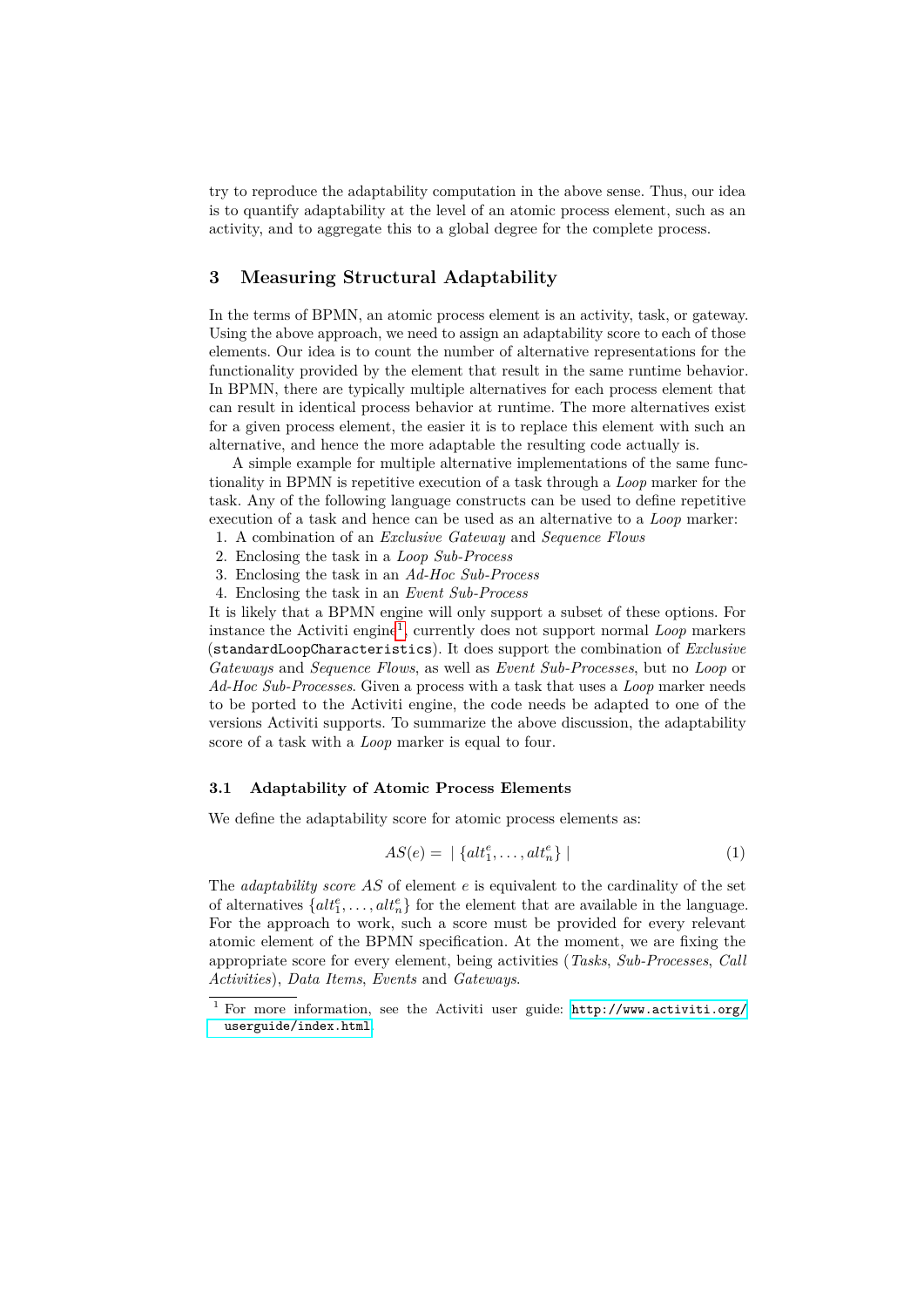The decision on what counts as a relevant atomic element is a design choice of the approach. It is reasonable to exclude a certain set of language elements from the computation. On the one hand, these are elements that are very basic and also very common and, as a consequence, are supported by every implementation of the standard. The inclusion of these elements in the adaptability computation would only have a distorting effect. On the other hand, certain elements are simply irrelevant to process execution and their implementation in a runtime is unimportant. *Lanes* fall into the latter category, as they have no real impact on the executability of a process, but are mainly relevant to visualization. The first category contains *Sequence Flows* and *Exclusive Gateways*. *Sequence Flows* are very basic language elements and it is hard to build processes in BPMN without using them. *Ad-Hoc Processes* in combination with *Data Inputs* and *Data Outputs* can, to a limited degree, replace *Sequence Flows*, but fail for instance when parallelism is involved. As they are typically very frequent, but cannot really be adapted anyway, we exclude them from the computation. *Exclusive Gateways* can be adapted to most other forms of gateways, such as an *Inclusive Gateway* where only one expression will evaluate to true, a *Complex Gateway*, or an *Event-Based Exclusive Gateway*. Nevertheless, they are the most basic mechanism for controlling the program flow and normally available in every implementation of the specification. Including them in the computation would introduce noise into the metric value. To decide if an element belongs to the basic subset, it could be helpful to look at its typical frequency in process models. [\[19\]](#page-7-18) disusses this aspect for an older revision of BPMN and an updated study focused on executable processes might be worthwhile.

Finally, it is important to note that this approach rewards the availability of multiple equivalent constructs in a language. From a usability point of view, this is often considered as a drawback of the language, because its users can be confused on what syntax is best to be used. However, from the viewpoint of adaptability, it is positive, since multiple alternatives increase the likelihood of having at least one of them available in a given runtime.

#### **3.2 Aggregation of Adaptability Scores**

Based on atomic adaptability scores, we now need a mechanism for aggregating these scores to a global adaptability degree for the complete process. This is necessary to allow for the comparison of different processes in terms of their adaptability. Moreover, the aggregated degree should be normalized with respect to the size of the process, to enable the comparison of processes of different size. A straightforward way of aggregating adaptability scores is the following:

- 1. Normalize the score for every element.
- 2. Similar to [\[17\]](#page-7-17), compute the mean score of all elements in the process.

This leads to the question of how to normalize scores on an atomic level. We propose to divide the score by a reference value. This reference value can be identified by the maximum adaptability score achieved by any of the elements in the language. That way, the most adaptable language element will have a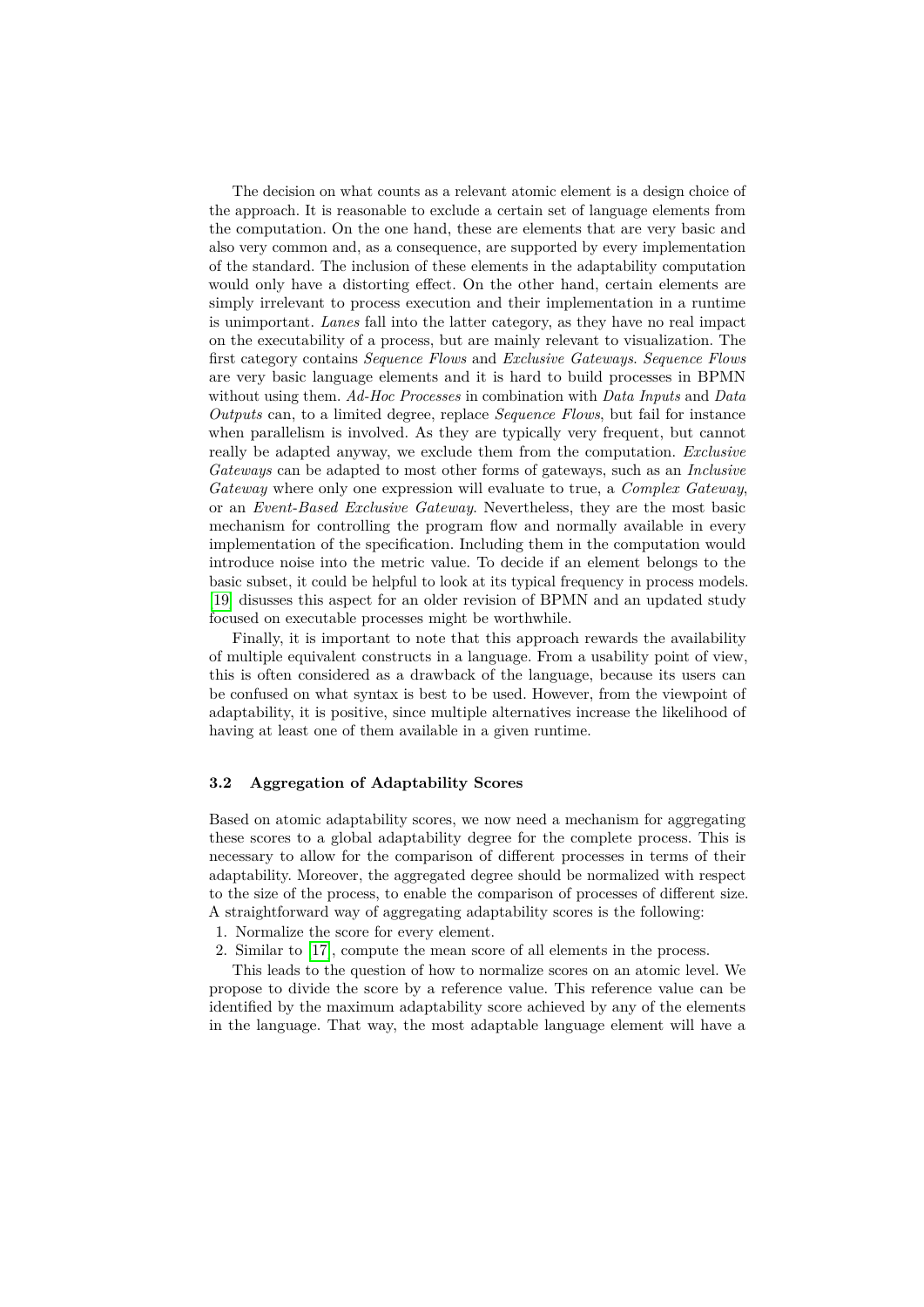normalized score of one, whereas other elements will have a value between zero and one. This results in the following equation:

$$
AD(p) = \overline{AD(e_1, \ldots, e_n)} = \overline{(AS(e_1)/R), \ldots, (AS(e_n)/R)}
$$
(2)

The *adaptability degree AD* of process *p*, which consists of the elements  $e_1, \ldots, e_n$ , is equal to the arithmetic mean of the *adaptability scores AS* for every element *e* divided by the *reference value R*.

For the choice of the reference value, which we currently determined to be six, different schemes are possible. The scheme we use here has several advantages with respect to the computation:

- 1. The resulting metric value always ranges in the interval of  $[0, \ldots, 1]$  and thus resembles a percentage value. This scale is easy to understand and interpret, which is critical for the adoption of the metric.
- 2. The reference value is identical for processes of the same language. Using a reference value that is specific to a concrete process might output a more meaningful adaptability degree for that process, but it would no longer be directly comparable with different processes. That way, the metric would lose one of its primary purposes.

## **4 Use Case**

In the following, we use an example  $\text{process}^2$  $\text{process}^2$ , depicted in Figure [1,](#page-5-1) to demonstrate the computation of the adaptability degree. The process consists of a *Lane*, two

<span id="page-5-1"></span>

**Fig. 1.** Travel grant application process

*User Tasks* and two *Service Tasks*, one of which has an *Interrupting Error Boundary Event*, two *Exclusive Gateways*, several *Sequence Flows*, as well as two *End Events* and a *Start Event*. Table [1](#page-6-0) shows the adaptability scores we

<span id="page-5-0"></span> $^2$  The process is executable on Camunda BPM 7.0.0. The code and instructions on how to execute it are available at <https://github.com/uniba-dsg/zeus2014>.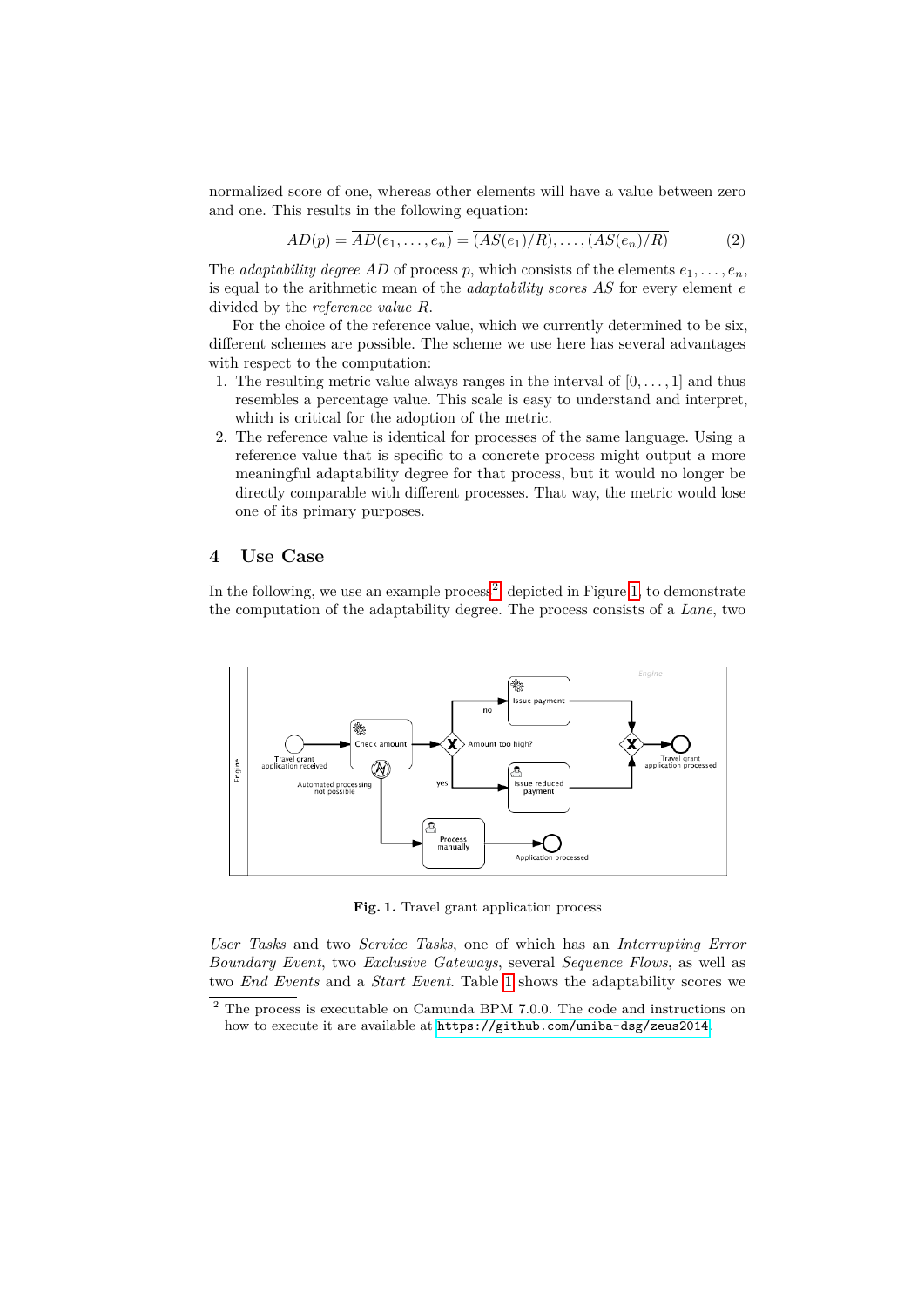<span id="page-6-0"></span>**Table 1.** Adaptability scores of process elements rounded to two decimal places

| Element      |            |      |                    | $ None\ Start\ Event None\ End\ Event Task Error\ Boundary\ Event$ |
|--------------|------------|------|--------------------|--------------------------------------------------------------------|
| AS(e)        |            |      |                    |                                                                    |
| $AD(e), R=6$ | $\rm 0.83$ | 0.67 | $\vert 0.83 \vert$ |                                                                    |

determined for the respective elements of the travel grant application process. As discussed in section [3.1,](#page-3-2) *Lanes*, *Sequence Flows*, and *Exclusive Gateways* are not considered in the computation. The BPMN specification lists seven different triggers for process start, and hence seven different types of *Start Events* [\[15,](#page-7-1) pp. 240/241] do exist. All except for the *Timer Event* are a suitable alternative for the *None Start Event* used in the process, resulting in an adaptability score of five. For *End Events*, nine different types do exist [\[15,](#page-7-1) pp. 247–249], five of which, including the *None End Event*, can be used to express orderly termination, resulting in four alternatives for it. Furthermore, there are seven different types of *Tasks* in BPMN [\[15,](#page-7-1) pp. 158–165]. Again, the idea is that *Tasks* which are not supported by an engine can be adapted to a different type of *Task*, for instance a *Service Task* could be adapted to a *Script Task*. All tasks actively perform an action, except for the *Receive Task* which is waiting for an action, so there are five alternatives for the tasks used in the process. If the *Error Boundary Event* is not supported, it might be possible to use a different interrupting boundary event which also changes the normal flow into an exception flow. Here, a *Message*, *Escalation*, *Conditional*, *Signal*, *Multiple*, or *Multiple Parallel Interrupting Boundary Event* could achieve the same result [\[15,](#page-7-1) pp. 254–257]. The reference value  $R$  is six, which results in the adaptability degree values depicted in Table [1.](#page-6-0) The resulting adaptability degree for the use case is computed in the following:  $AD(p) = ((1 * AD(StartEvent)) +$  $(4*AD(Task)) + (2*AD(EndEvent)) + (1*AD(ErrorEvent)))$ /8 =  $((1*0.83) +$  $(4 * 0.83) + (2 * 0.67) + (1 * 1)/8 = 0.81.$ 

## **5 Conclusion**

In this paper, we proposed a mechanism for computing a degree of structural adaptability for BPMN processes that aims to quantify how easily a process can be adapted to a different form with the same runtime behavior. Furthermore, we demonstrated its computation in a use case. Such a degree can be helpful for quality assessment during development or decision support during migration.

Several aspects of the computation are still open: First, adaptability scores need to be fixed for every relevant element and they should be confirmed in peer review. Moreover, a validation of the proposed adaptability metrics is needed. On the one hand, validation should be considered from a theoretical point of view, for instance by clarifying the measurement-theoretic properties of the metrics or by confirming construct validity. On the other hand, the practical applicability of the metrics should be confirmed, for instance in an experiment with realworld processes. This could be used to evaluate if the adaptability degree can meaningfully discriminate between processes of different quality.